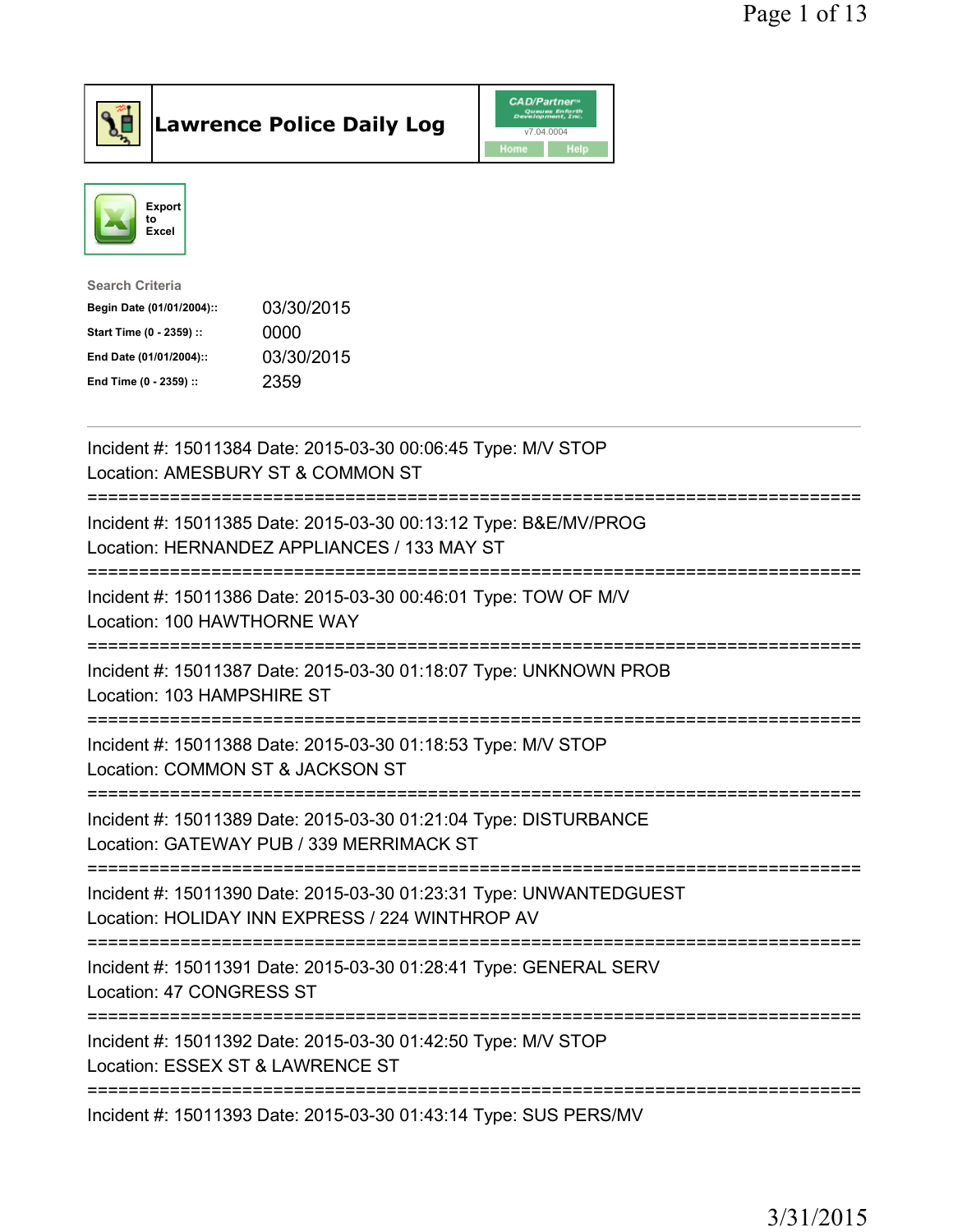Location: 205 BROADWAY =========================================================================== Incident #: 15011394 Date: 2015-03-30 01:45:09 Type: M/V STOP Location: APPLETON ST & ESSEX ST =========================================================================== Incident #: 15011395 Date: 2015-03-30 01:51:22 Type: M/V STOP Location: 25 SALEM ST =========================================================================== Incident #: 15011396 Date: 2015-03-30 01:58:04 Type: M/V STOP Location: ESSEX ST & HAMPSHIRE ST =========================================================================== Incident #: 15011397 Date: 2015-03-30 02:02:43 Type: A&B PROG Location: 327 LAWRENCE ST FL 1 =========================================================================== Incident #: 15011398 Date: 2015-03-30 02:06:46 Type: MEDIC SUPPORT Location: AMESBURY ST & ESSEX ST =========================================================================== Incident #: 15011399 Date: 2015-03-30 02:08:07 Type: M/V STOP Location: FLORENCE ST & CONGRESS ST =========================================================================== Incident #: 15011400 Date: 2015-03-30 02:09:12 Type: M/V STOP Location: CHICKERING ST & WINTHROP AV =========================================================================== Incident #: 15011401 Date: 2015-03-30 02:11:47 Type: M/V STOP Location: HAVERHILL ST & OXFORD ST =========================================================================== Incident #: 15011402 Date: 2015-03-30 02:14:44 Type: DISTURBANCE Location: 54 MELVIN ST =========================================================================== Incident #: 15011403 Date: 2015-03-30 02:31:44 Type: GENERAL SERV Location: 138 S UNION ST =========================================================================== Incident #: 15011404 Date: 2015-03-30 02:33:04 Type: M/V STOP Location: CRESCENT ST & HAVERHILL ST =========================================================================== Incident #: 15011405 Date: 2015-03-30 02:36:00 Type: SPECIAL CHECK Location: 682 HAMPSHIRE ST =========================================================================== Incident #: 15011406 Date: 2015-03-30 02:38:21 Type: B&E/PROG Location: 41 MORTON ST =========================================================================== Incident #: 15011407 Date: 2015-03-30 02:41:32 Type: FIGHT Location: 18 BEACON ST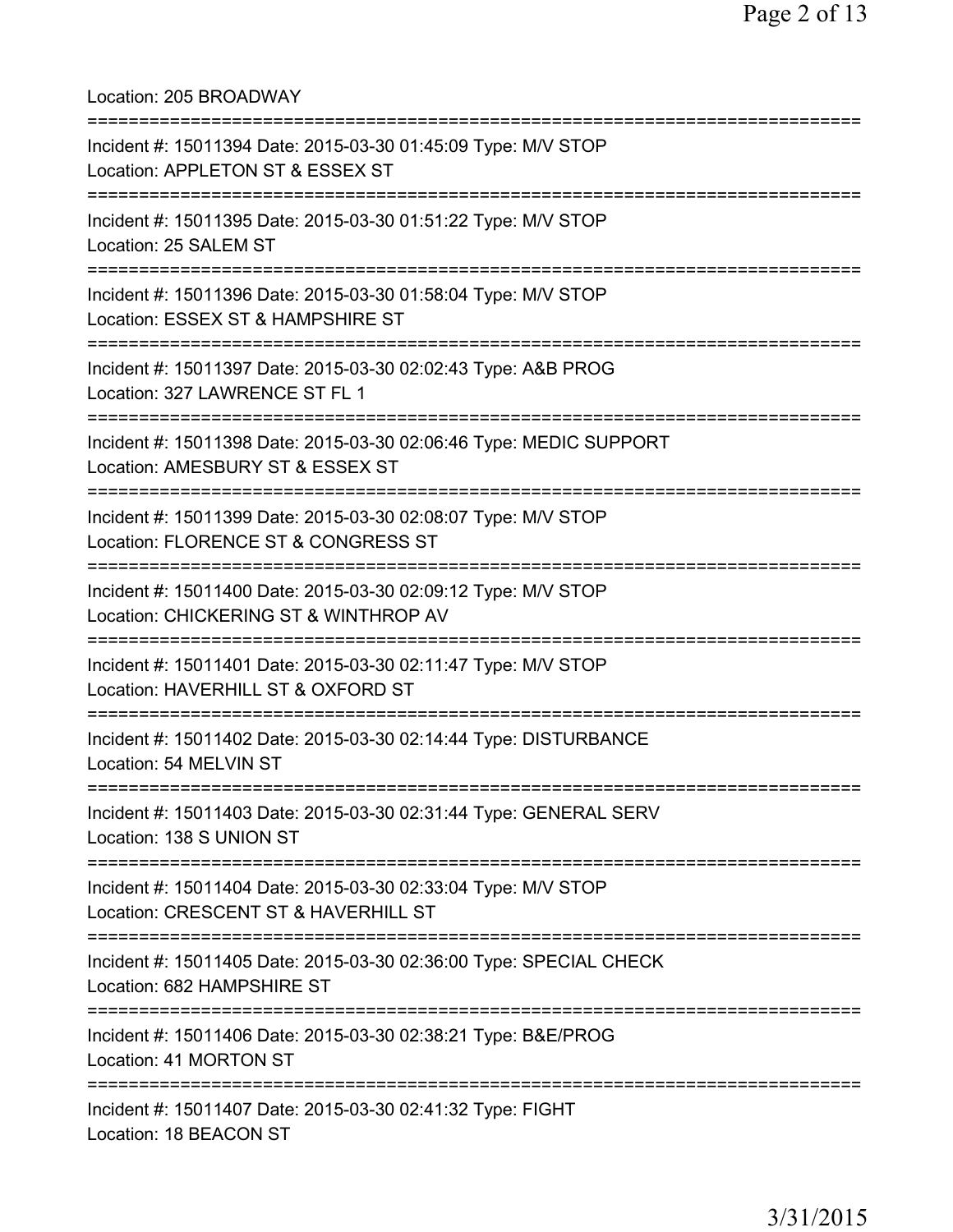| Incident #: 15011408 Date: 2015-03-30 02:44:23 Type: SUS PERS/MV<br>Location: 90 WOODLAND ST                                  |
|-------------------------------------------------------------------------------------------------------------------------------|
| Incident #: 15011409 Date: 2015-03-30 02:54:46 Type: M/V STOP<br>Location: BEACON AV & BEACON ST<br>======================    |
| Incident #: 15011410 Date: 2015-03-30 02:57:22 Type: M/V STOP<br>Location: 138 S UNION ST                                     |
| Incident #: 15011411 Date: 2015-03-30 02:58:38 Type: FIGHT<br>Location: 395 ANDOVER ST                                        |
| Incident #: 15011412 Date: 2015-03-30 03:18:17 Type: UNWANTEDGUEST<br>Location: 15 BELMONT ST                                 |
| Incident #: 15011413 Date: 2015-03-30 03:19:28 Type: M/V STOP<br>Location: ESSEX ST & HAMPSHIRE ST                            |
| Incident #: 15011414 Date: 2015-03-30 03:24:47 Type: B&E/PROG<br>Location: 24 FITZ ST FL 1                                    |
| Incident #: 15011415 Date: 2015-03-30 03:45:26 Type: M/V STOP<br>Location: 24 FITZ ST                                         |
| Incident #: 15011416 Date: 2015-03-30 03:46:01 Type: M/V STOP<br>Location: HAVERHILL ST & WEST ST                             |
| Incident #: 15011417 Date: 2015-03-30 03:50:32 Type: M/V STOP<br>Location: FITZ ST & LAWRENCE ST                              |
| ===========================<br>Incident #: 15011418 Date: 2015-03-30 04:38:47 Type: M/V STOP<br>Location: BROADWAY & CROSS ST |
| Incident #: 15011419 Date: 2015-03-30 04:41:54 Type: ALARM/BURG<br>Location: DOMINOS / 50 S BROADWAY                          |
| Incident #: 15011420 Date: 2015-03-30 05:04:48 Type: M/V STOP<br>Location: HAVERHILL ST & HOLTON ST                           |
| Incident #: 15011421 Date: 2015-03-30 06:13:53 Type: B&E/PAST<br>Location: BRITISH CLUB / 80 CAMBRIDGE ST                     |
|                                                                                                                               |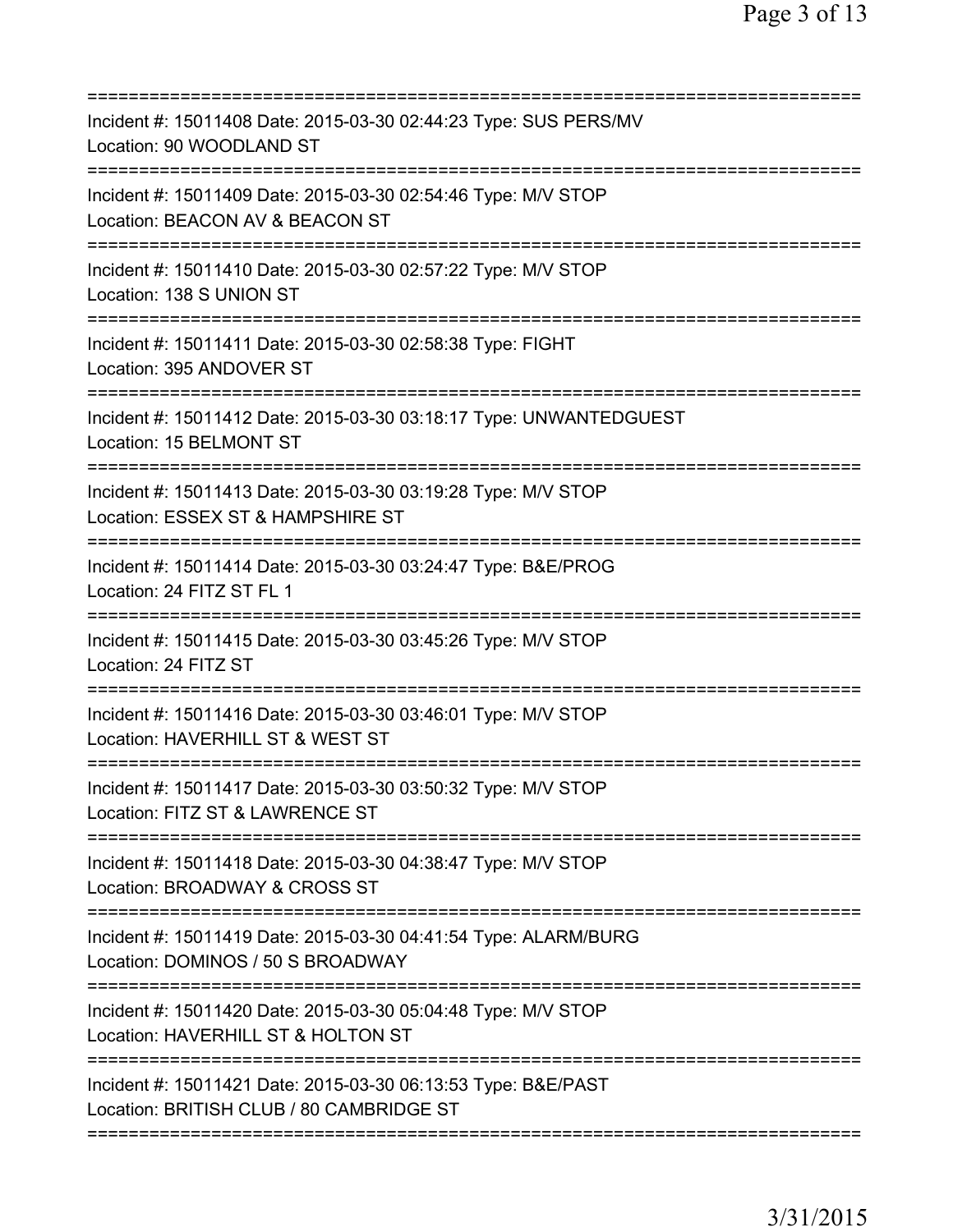| Incident #: 15011422 Date: 2015-03-30 06:38:17 Type: STOL/MV/PAS<br>Location: 89 NESMITH ST                                                           |
|-------------------------------------------------------------------------------------------------------------------------------------------------------|
| Incident #: 15011423 Date: 2015-03-30 07:22:58 Type: M/V STOP<br>Location: BROADWAY & HAVERHILL ST                                                    |
| Incident #: 15011424 Date: 2015-03-30 07:23:44 Type: PARK & WALK<br><b>Location: BROADWAY</b>                                                         |
| Incident #: 15011425 Date: 2015-03-30 07:25:59 Type: M/V STOP<br>Location: MERRIMACK ST & PARKER ST                                                   |
| Incident #: 15011427 Date: 2015-03-30 07:29:47 Type: KEEP PEACE<br>Location: 71 RESERVOIR ST #A                                                       |
| Incident #: 15011426 Date: 2015-03-30 07:30:14 Type: M/V STOP<br>Location: S BROADWAY & SALEM ST                                                      |
| Incident #: 15011428 Date: 2015-03-30 07:39:12 Type: M/V STOP<br>Location: ANDOVER ST & BROOKFIELD ST                                                 |
| Incident #: 15011429 Date: 2015-03-30 07:39:45 Type: KEEP PEACE<br>Location: HAMPSHIRE ST & HAVERHILL ST                                              |
| Incident #: 15011430 Date: 2015-03-30 07:46:57 Type: B&E/MV/PAST<br>Location: 50 ISLAND ST                                                            |
| Incident #: 15011431 Date: 2015-03-30 07:54:57 Type: M/V STOP<br>Location: BROADWAY & HAVERHILL ST                                                    |
| ===============================<br>Incident #: 15011432 Date: 2015-03-30 08:04:16 Type: ALARMS<br>Location: LAWRENCE BOYS + GIRLS CLUB / 136 WATER ST |
| ==============================<br>Incident #: 15011433 Date: 2015-03-30 08:10:55 Type: SPECIAL CHECK<br>Location: MCDONALDS / 50 BROADWAY             |
| ===============================<br>Incident #: 15011434 Date: 2015-03-30 08:14:58 Type: M/V STOP<br>Location: NEWTON ST & SALEM ST                    |
| Incident #: 15011435 Date: 2015-03-30 08:20:17 Type: SUS PERS/MV<br>Location: 252 PROSPECT ST FL 2                                                    |
| Incident #: 15011436 Date: 2015-03-30 08:49:34 Type: M/V STOP                                                                                         |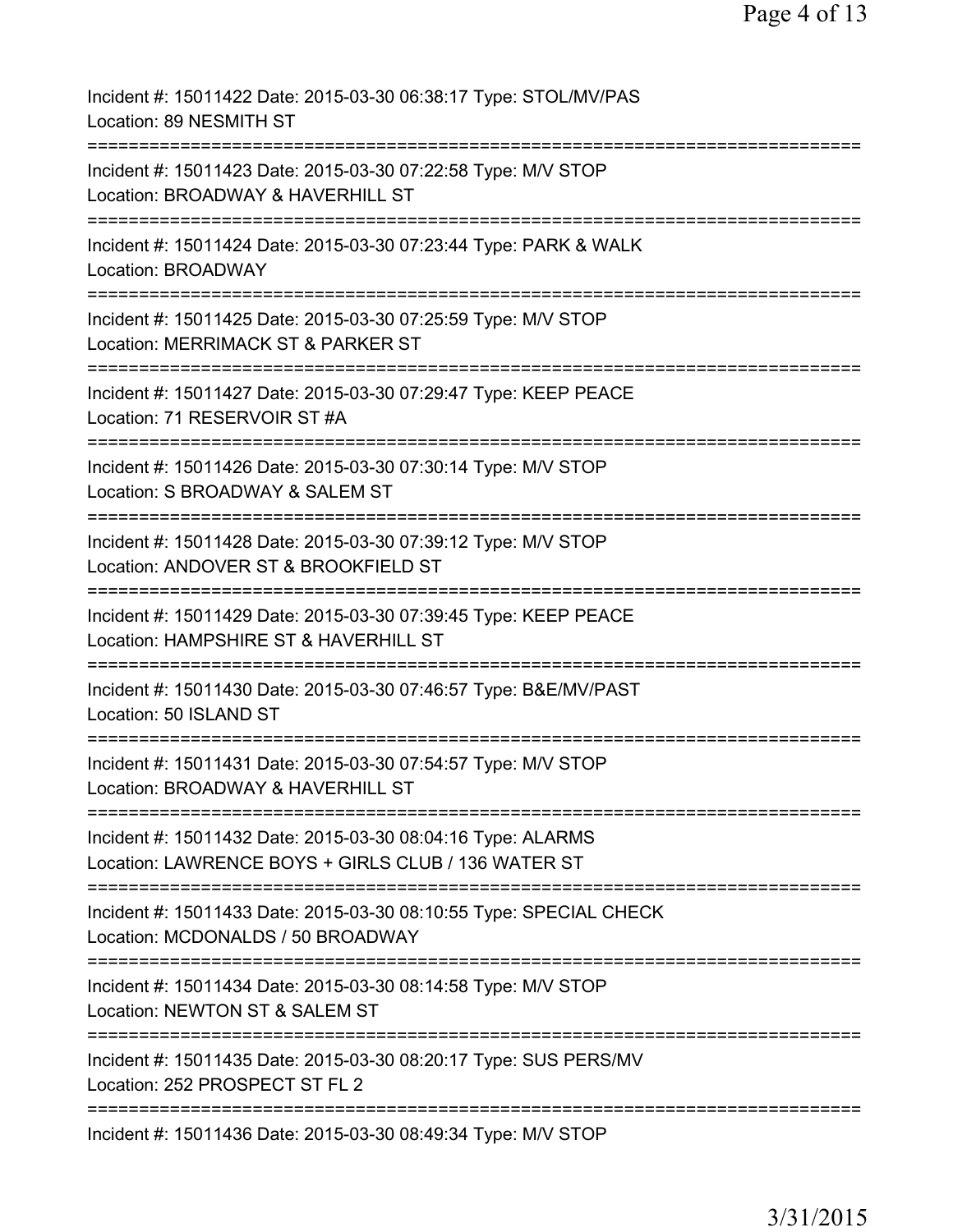Location: 266 BROADWAY =========================================================================== Incident #: 15011437 Date: 2015-03-30 08:58:17 Type: MISSING PERS Location: ARLINGTON SCHOOL / 216 WALNUT ST =========================================================================== Incident #: 15011438 Date: 2015-03-30 09:00:26 Type: UNWANTEDGUEST Location: 54 NEWBURY ST #2 FL 1 =========================================================================== Incident #: 15011439 Date: 2015-03-30 09:26:48 Type: ALARMS Location: CALIXTO RESIDENCE / 92 GENESEE ST =========================================================================== Incident #: 15011440 Date: 2015-03-30 09:29:58 Type: STOL/MV/PAS Location: 46 MELVIN ST =========================================================================== Incident #: 15011441 Date: 2015-03-30 09:44:41 Type: SPECIAL CHECK Location: 50 BROADWAY =========================================================================== Incident #: 15011442 Date: 2015-03-30 09:53:06 Type: 209A/SERVE Location: 139 MAY ST FL 2 =========================================================================== Incident #: 15011443 Date: 2015-03-30 09:56:52 Type: NEIGHBOR PROB Location: 19 BROOK ST =========================================================================== Incident #: 15011444 Date: 2015-03-30 10:01:41 Type: SUS PERS/MV Location: FRANKLIN ST & LOWELL ST =========================================================================== Incident #: 15011446 Date: 2015-03-30 10:03:39 Type: MV/BLOCKING Location: 244 E HAVERHILL ST =========================================================================== Incident #: 15011445 Date: 2015-03-30 10:03:44 Type: PARK & WALK Location: BROADWAY =========================================================================== Incident #: 15011447 Date: 2015-03-30 10:08:01 Type: M/V STOP Location: 18 JACKSON ST =========================================================================== Incident #: 15011448 Date: 2015-03-30 10:12:13 Type: SPECIAL CHECK Location: 205 BROADWAY =========================================================================== Incident #: 15011449 Date: 2015-03-30 10:15:48 Type: M/V STOP Location: 84 WARREN ST =========================================================================== Incident #: 15011450 Date: 2015-03-30 10:23:47 Type: B&E FOLLOW UP Location: 5 E PLEASANT ST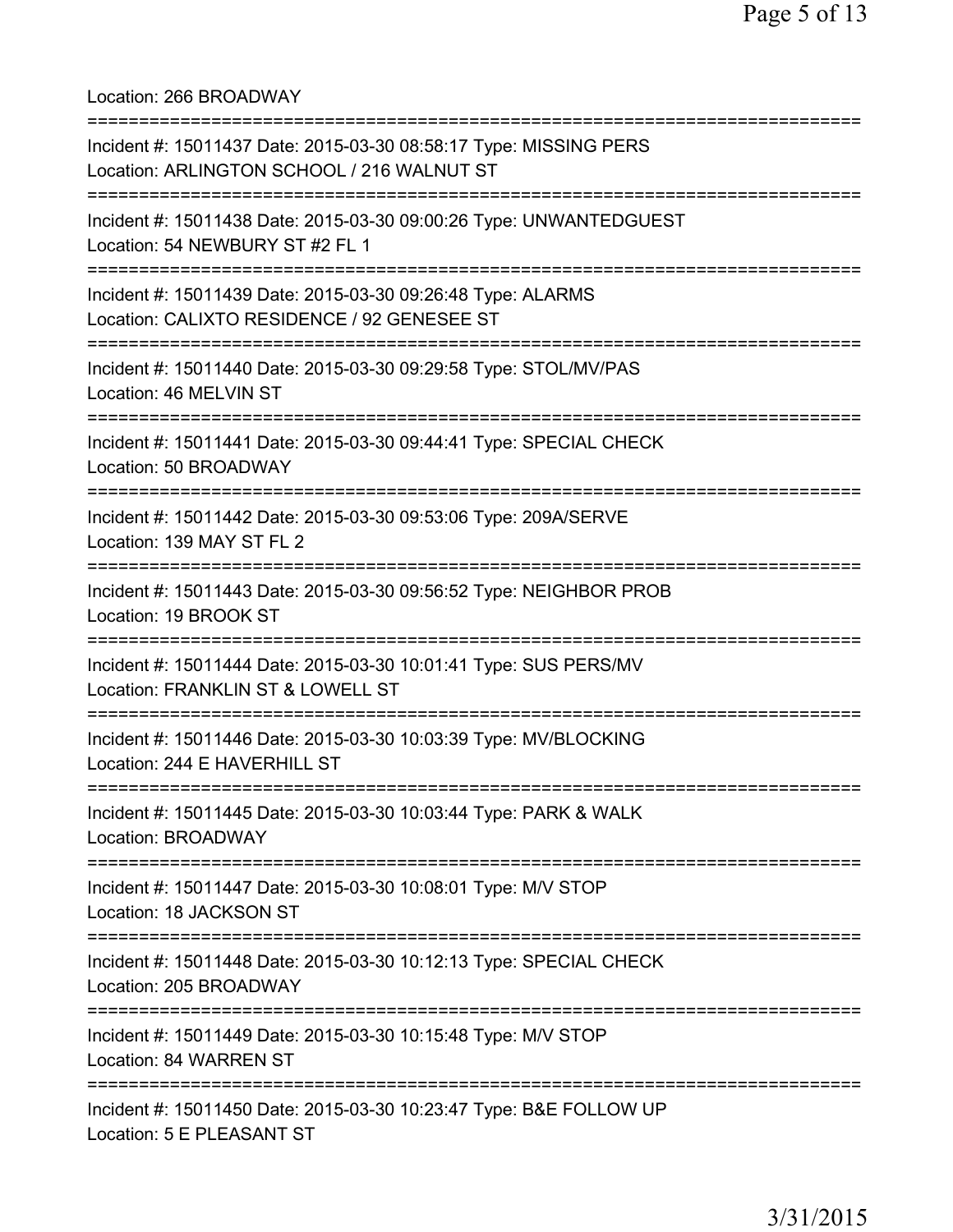| Incident #: 15011451 Date: 2015-03-30 10:24:31 Type: SHOPLIFTING<br>Location: MARKET BASKET / 700 ESSEX ST<br>================================= |
|-------------------------------------------------------------------------------------------------------------------------------------------------|
| Incident #: 15011452 Date: 2015-03-30 10:36:49 Type: ALARMS<br>Location: IGLESIA BATISTA BIBLICA / 3 GREEN ST                                   |
| Incident #: 15011453 Date: 2015-03-30 10:37:21 Type: INVESTIGATION<br>Location: 90 LOWELL ST                                                    |
| Incident #: 15011454 Date: 2015-03-30 10:44:03 Type: STOL/MV/PAS<br>Location: 41 BERKELEY ST                                                    |
| Incident #: 15011455 Date: 2015-03-30 11:01:17 Type: B&E FOLLOW UP<br>Location: 479 BROADWAY                                                    |
| Incident #: 15011456 Date: 2015-03-30 11:01:48 Type: AUTO ACC/NO PI<br>Location: 163 BAILEY ST                                                  |
| Incident #: 15011457 Date: 2015-03-30 11:06:11 Type: LARCENY/PAST<br>Location: 105 LEROY AV<br>===============================                  |
| Incident #: 15011458 Date: 2015-03-30 11:21:49 Type: M/V STOP<br>Location: PARK ST & WELLS ST                                                   |
| Incident #: 15011459 Date: 2015-03-30 11:34:45 Type: MEDIC SUPPORT<br>Location: 87 DORCHESTER ST FL 1ST                                         |
| Incident #: 15011460 Date: 2015-03-30 11:36:35 Type: WARRANT SERVE<br>Location: 273 WATER ST                                                    |
| Incident #: 15011461 Date: 2015-03-30 11:38:53 Type: ALARM/BURG<br>Location: 6 LOWELL TER                                                       |
| Incident #: 15011462 Date: 2015-03-30 11:46:16 Type: WARRANT SERVE<br>Location: 2 BENNINGTON ST #78                                             |
| Incident #: 15011463 Date: 2015-03-30 12:03:09 Type: MEDIC SUPPORT<br>Location: 27 MORTON ST #REAR FL 2ND                                       |
| Incident #: 15011464 Date: 2015-03-30 12:05:47 Type: M/V STOP<br>Location: HAMPSHIRE ST & LOWELL ST                                             |
|                                                                                                                                                 |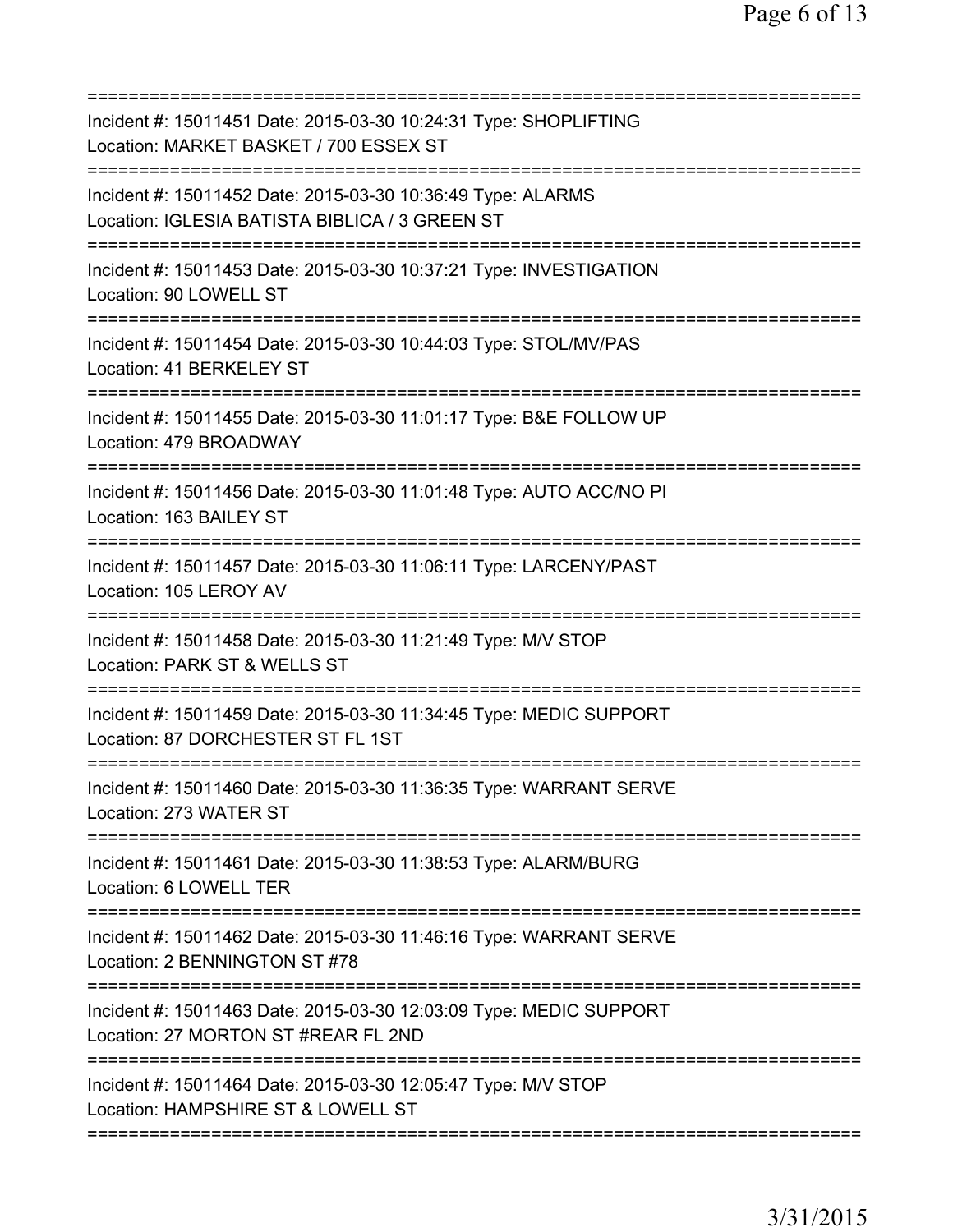| Incident #: 15011465 Date: 2015-03-30 12:13:28 Type: B&E/PAST<br>Location: 171 HIGH ST                                         |
|--------------------------------------------------------------------------------------------------------------------------------|
| Incident #: 15011466 Date: 2015-03-30 12:15:02 Type: SUS PERS/MV<br>Location: 205 BROADWAY                                     |
| Incident #: 15011467 Date: 2015-03-30 12:19:23 Type: M/V STOP<br>Location: 73 WINTHROP AV                                      |
| Incident #: 15011468 Date: 2015-03-30 12:20:56 Type: M/V STOP<br>Location: 73 WINTHROP AV                                      |
| Incident #: 15011469 Date: 2015-03-30 12:21:15 Type: WARRANT SERVE<br>Location: 57 BROMFIELD ST                                |
| Incident #: 15011470 Date: 2015-03-30 12:25:16 Type: M/V STOP<br>Location: HAVERHILL ST & JACKSON ST                           |
| Incident #: 15011471 Date: 2015-03-30 12:40:34 Type: M/V STOP<br>Location: 203 ESSEX ST                                        |
| Incident #: 15011472 Date: 2015-03-30 12:42:24 Type: MEDIC SUPPORT<br><b>Location: 54 NEWBURY ST</b>                           |
| Incident #: 15011473 Date: 2015-03-30 12:54:03 Type: M/V STOP<br>Location: ESSEX ST & JACKSON ST                               |
| Incident #: 15011474 Date: 2015-03-30 12:59:27 Type: INVEST CONT<br>Location: 17 BROOK ST                                      |
| Incident #: 15011475 Date: 2015-03-30 13:02:19 Type: SUICIDE ATTEMPT<br>Location: 77 S UNION ST #RM 65 FL 1STFL                |
| Incident #: 15011476 Date: 2015-03-30 13:08:41 Type: M/V STOP<br>Location: CHESTNUT ST & SHORT ST                              |
| Incident #: 15011477 Date: 2015-03-30 13:21:54 Type: 209A/SERVE<br>Location: 93 OSGOOD ST                                      |
| ============================<br>Incident #: 15011479 Date: 2015-03-30 13:26:04 Type: RECOV/STOL/MV<br>Location: 41 BERKELEY ST |
| Incident #: 15011480 Date: 2015-03-30 13:26:48 Type: 209A/SERVE                                                                |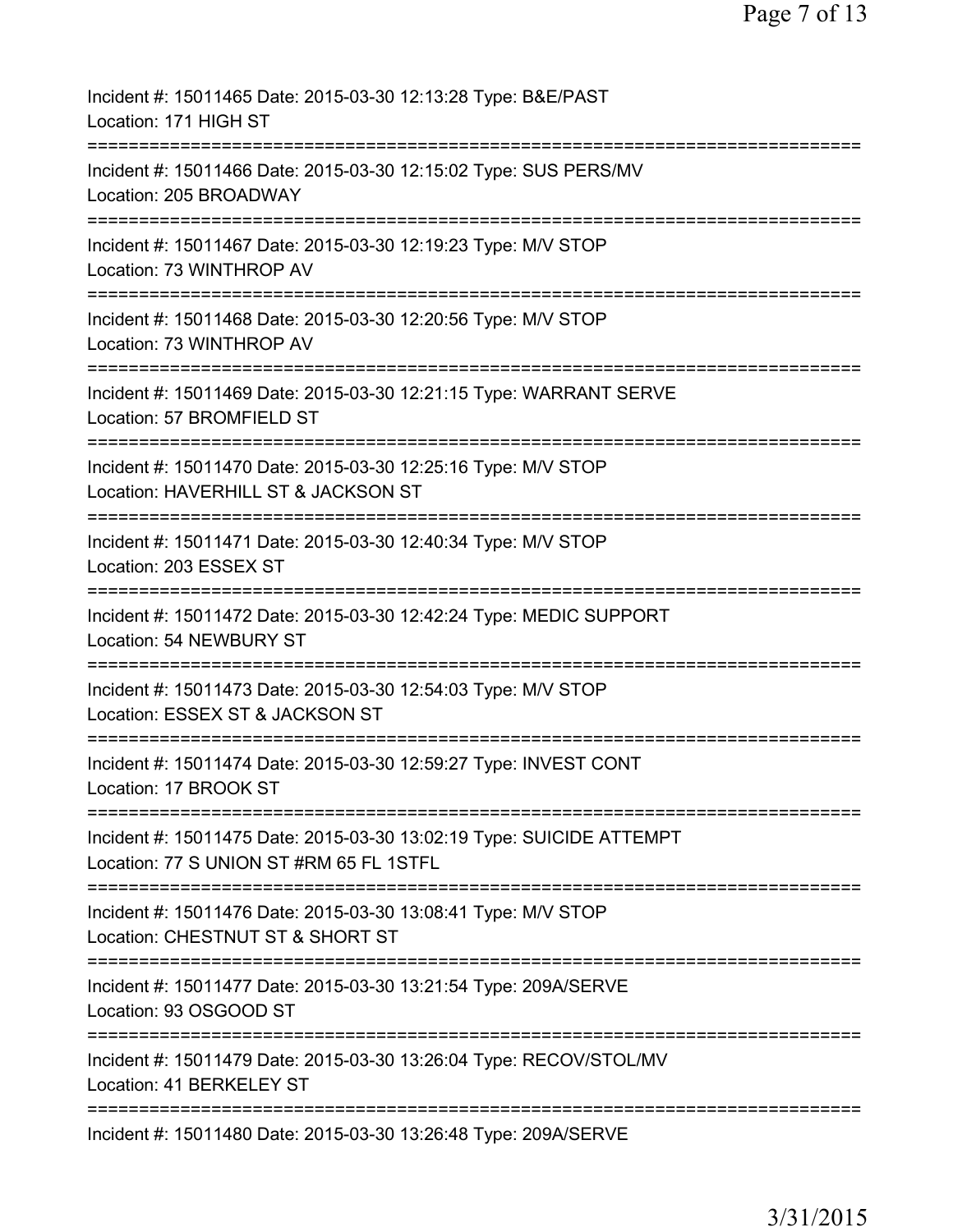Location: 167 ANDOVER ST =========================================================================== Incident #: 15011481 Date: 2015-03-30 13:32:00 Type: M/V STOP Location: MERRIMACK ST & PARKER ST =========================================================================== Incident #: 15011482 Date: 2015-03-30 13:34:22 Type: 209A/SERVE Location: 27 SPRINGFIELD ST =========================================================================== Incident #: 15011483 Date: 2015-03-30 13:36:23 Type: SUS PERS/MV Location: 360 BROADWAY =========================================================================== Incident #: 15011484 Date: 2015-03-30 13:39:16 Type: DRUG VIO Location: 50 BROADWAY =========================================================================== Incident #: 15011485 Date: 2015-03-30 13:43:16 Type: ANIMAL COMPL Location: NORRIS ST =========================================================================== Incident #: 15011486 Date: 2015-03-30 13:57:17 Type: M/V STOP Location: ESSEX ST & NEWBURY ST =========================================================================== Incident #: 15011487 Date: 2015-03-30 14:36:32 Type: SUS PERS/MV Location: S UNION ST & SALEM ST =========================================================================== Incident #: 15011488 Date: 2015-03-30 14:37:40 Type: TOW OF M/V Location: 9 HAMPSHIRE ST =========================================================================== Incident #: 15011489 Date: 2015-03-30 14:39:46 Type: TOW OF M/V Location: BROADWAY & ESSEX ST =========================================================================== Incident #: 15011490 Date: 2015-03-30 14:59:08 Type: MAL DAMAGE Location: 227 HIGH ST FL 3RD =========================================================================== Incident #: 15011492 Date: 2015-03-30 15:00:43 Type: LARCENY/PAST Location: 47 BROOK ST =========================================================================== Incident #: 15011491 Date: 2015-03-30 15:01:58 Type: DRUG VIO Location: 70 N PARISH RD =========================================================================== Incident #: 15011493 Date: 2015-03-30 15:14:25 Type: M/V STOP Location: GARDEN ST & JACKSON ST =========================================================================== Incident #: 15011494 Date: 2015-03-30 15:18:22 Type: UNATENEDCHILD Location: BROADWAY LIQUORS / 434 BROADWAY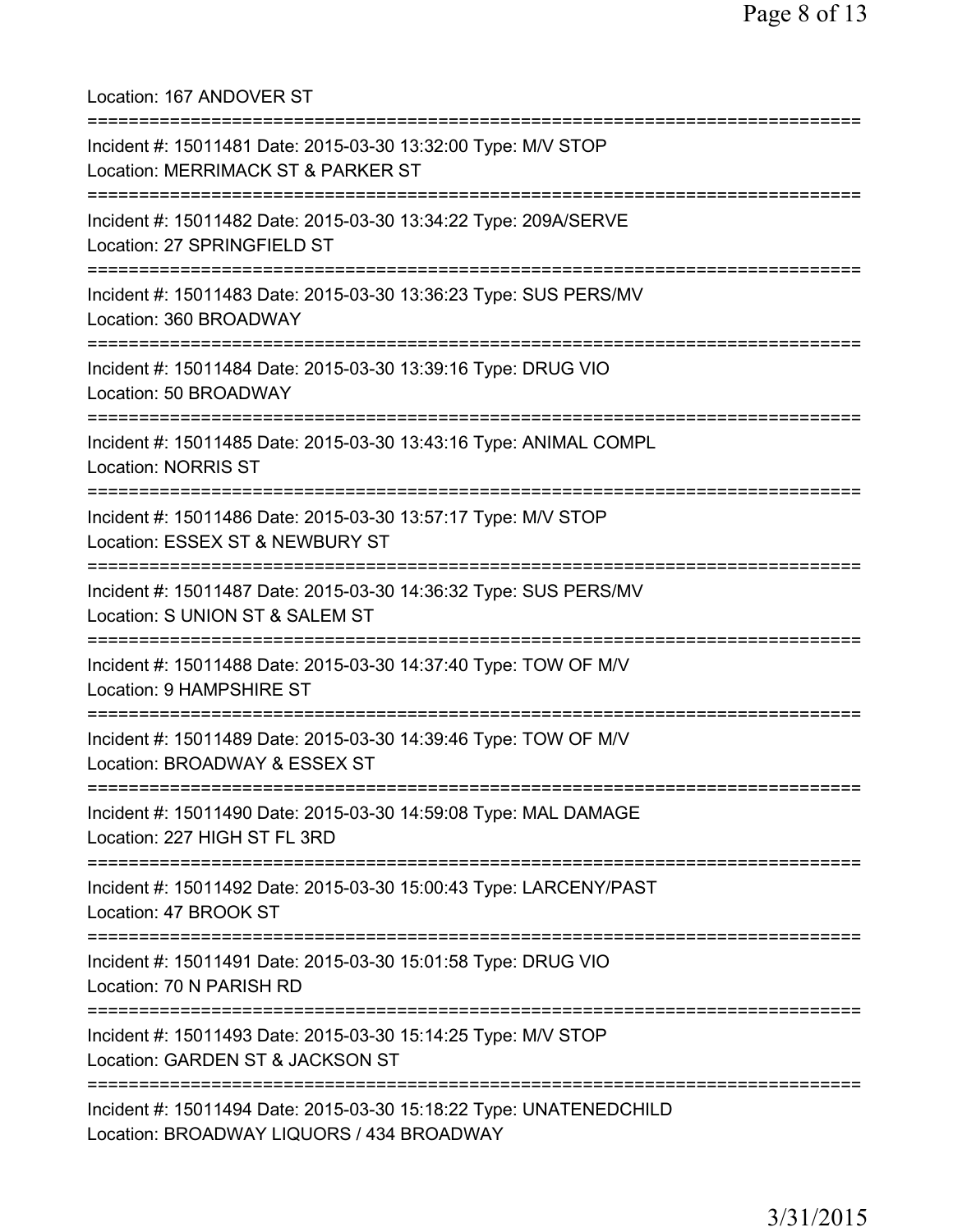| Incident #: 15011495 Date: 2015-03-30 15:28:22 Type: M/V STOP<br>Location: ESSEX ST & WINTER ST      |
|------------------------------------------------------------------------------------------------------|
| Incident #: 15011496 Date: 2015-03-30 15:35:25 Type: M/V STOP<br>Location: ALDER ST & POPLAR ST      |
| Incident #: 15011497 Date: 2015-03-30 15:38:36 Type: M/V STOP<br>Location: COMMON ST & NEWBURY ST    |
| Incident #: 15011498 Date: 2015-03-30 15:40:38 Type: SUS PERS/MV<br>Location: 15 DOYLE ST            |
| Incident #: 15011499 Date: 2015-03-30 15:45:29 Type: WARRANT SERVE<br>Location: 90 LOWELL ST         |
| Incident #: 15011500 Date: 2015-03-30 15:50:18 Type: WARRANT SERVE<br>Location: 194 LAWRENCE ST      |
| Incident #: 15011501 Date: 2015-03-30 15:51:24 Type: WARRANT SERVE<br>Location: 13 FALMOUTH ST       |
| Incident #: 15011502 Date: 2015-03-30 16:02:57 Type: DISTURBANCE<br>Location: 109 S UNION ST         |
| Incident #: 15011503 Date: 2015-03-30 16:06:16 Type: 209A/SERVE<br>Location: 96 PARK ST              |
| Incident #: 15011504 Date: 2015-03-30 16:07:42 Type: WARRANT SERVE<br>Location: 239 JACKSON ST       |
| Incident #: 15011505 Date: 2015-03-30 16:08:19 Type: M/V STOP<br>Location: COMMON ST & JACKSON ST    |
| Incident #: 15011506 Date: 2015-03-30 16:12:08 Type: AUTO ACC/UNK PI<br>Location: AMES ST & ESSEX ST |
| Incident #: 15011507 Date: 2015-03-30 16:26:44 Type: INVESTIGATION<br>Location: 30 WELLS ST          |
| Incident #: 15011508 Date: 2015-03-30 16:28:40 Type: ASSSIT OTHER PD<br>Location: 1 CAULKINS CT      |
|                                                                                                      |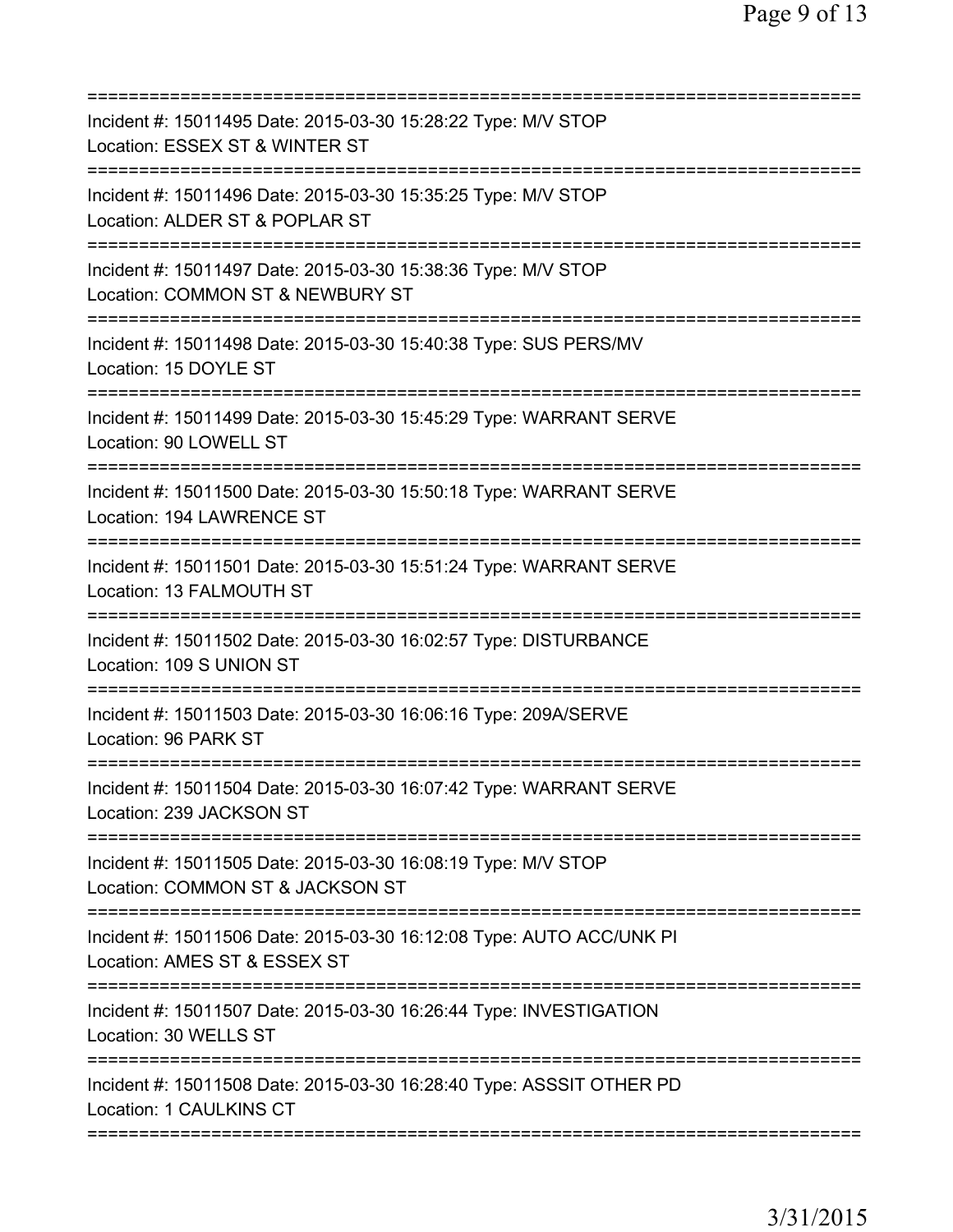| Incident #: 15011509 Date: 2015-03-30 16:42:41 Type: ALARM/BURG<br>Location: SALVATION ARMY / 250 HAVERHILL ST                      |
|-------------------------------------------------------------------------------------------------------------------------------------|
| Incident #: 15011510 Date: 2015-03-30 16:43:01 Type: ANIMAL COMPL<br>Location: 62 WARREN ST                                         |
| Incident #: 15011511 Date: 2015-03-30 16:46:42 Type: MAL DAMAGE<br>Location: 68 MELVIN ST                                           |
| Incident #: 15011512 Date: 2015-03-30 17:17:54 Type: LARCENY/PAST<br>Location: 375 COMMON ST #203                                   |
| Incident #: 15011513 Date: 2015-03-30 17:28:41 Type: SUS PERS/MV<br><b>Location: STEVENS ST</b><br>================================ |
| Incident #: 15011514 Date: 2015-03-30 17:35:29 Type: M/V STOP<br>Location: 133 MAY ST<br>=====================                      |
| Incident #: 15011515 Date: 2015-03-30 17:36:43 Type: M/V STOP<br>Location: HOWARD ST & STORROW ST<br>============                   |
| Incident #: 15011516 Date: 2015-03-30 17:41:32 Type: M/V STOP<br>Location: 205 BROADWAY<br>:================                        |
| Incident #: 15011517 Date: 2015-03-30 17:53:02 Type: B&E/PAST<br>Location: 27 IRENE ST FL 2                                         |
| ==============<br>Incident #: 15011518 Date: 2015-03-30 17:58:26 Type: M/V STOP<br>Location: ESSEX ST & WINTER ST                   |
| Incident #: 15011519 Date: 2015-03-30 18:01:40 Type: PARK & WALK<br>Location: 205 BROADWAY                                          |
| Incident #: 15011520 Date: 2015-03-30 18:10:00 Type: M/V STOP<br>Location: 700 ESSEX ST                                             |
| Incident #: 15011521 Date: 2015-03-30 18:10:09 Type: SUS PERS/MV<br>Location: 45 SPRINGFIELD ST                                     |
| Incident #: 15011522 Date: 2015-03-30 18:12:21 Type: CK WELL BEING<br>Location: 11 LAWRENCE ST #806                                 |
| Incident #: 15011523 Date: 2015-03-30 18:22:52 Type: MEDIC SUPPORT                                                                  |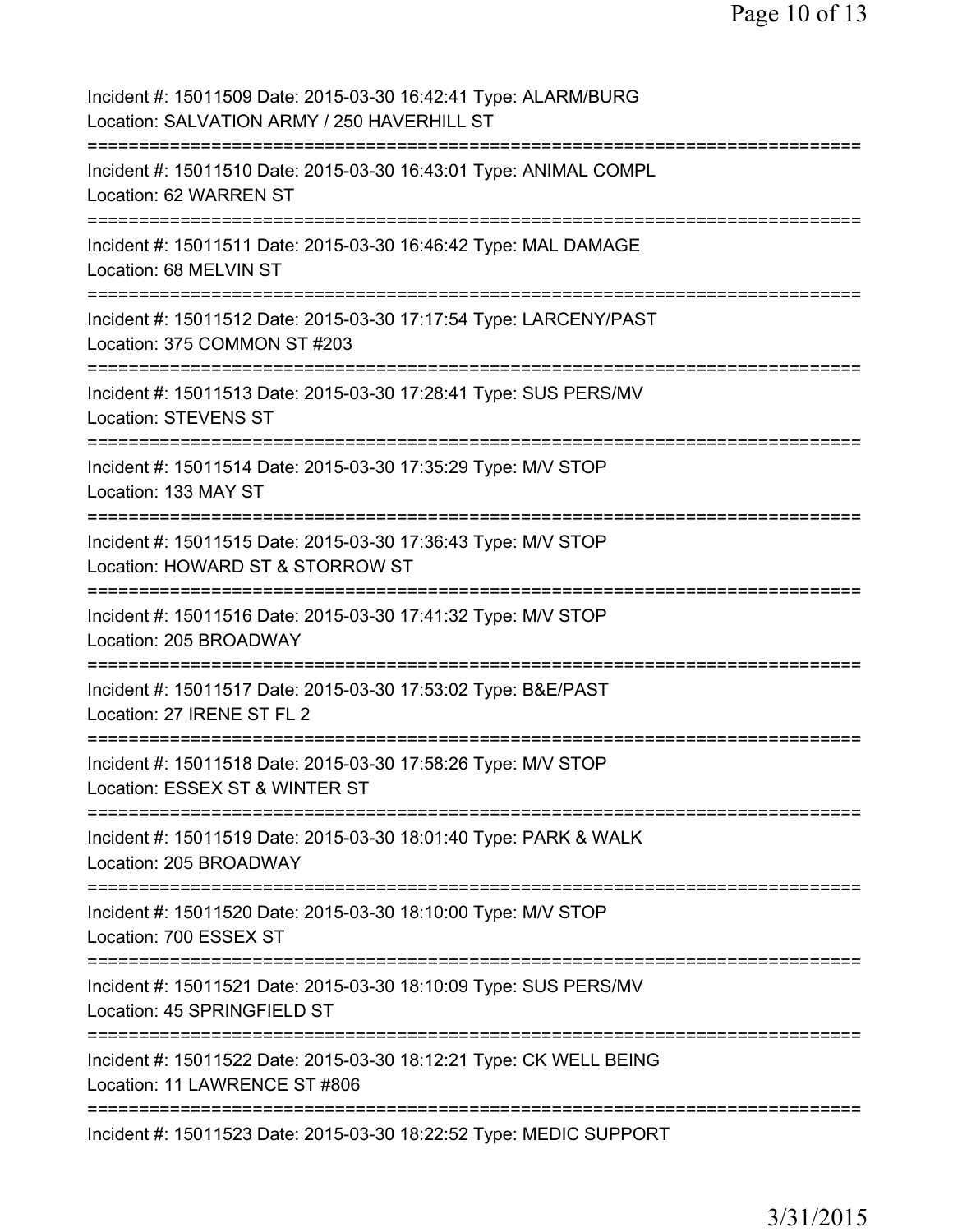Location: 19 WINTER ST =========================================================================== Incident #: 15011524 Date: 2015-03-30 18:33:40 Type: THREATS Location: 9 PROVIDENCE ST FL 3 =========================================================================== Incident #: 15011525 Date: 2015-03-30 18:40:27 Type: M/V STOP Location: 50 BROADWAY =========================================================================== Incident #: 15011526 Date: 2015-03-30 18:45:17 Type: THREATS Location: 316 LAWRENCE ST FL 1 =========================================================================== Incident #: 15011527 Date: 2015-03-30 18:56:28 Type: AUTO ACC/PED Location: 486 HAVERHILL ST =========================================================================== Incident #: 15011528 Date: 2015-03-30 18:58:09 Type: SUS PERS/MV Location: 26 INMAN ST =========================================================================== Incident #: 15011529 Date: 2015-03-30 19:19:22 Type: M/V STOP Location: AMESBURY ST & COMMON ST =========================================================================== Incident #: 15011530 Date: 2015-03-30 19:19:42 Type: DISABLED MV Location: MERRIMACK ST & RT 495 =========================================================================== Incident #: 15011531 Date: 2015-03-30 19:24:35 Type: AMBULANCE ASSSI Location: 42 MARBLE AV =========================================================================== Incident #: 15011532 Date: 2015-03-30 19:48:26 Type: M/V STOP Location: FITZ ST & LAWRENCE ST =========================================================================== Incident #: 15011534 Date: 2015-03-30 19:50:32 Type: B&E/MV/PAST Location: 133 MAY ST =========================================================================== Incident #: 15011533 Date: 2015-03-30 19:53:00 Type: DOMESTIC/PROG Location: 30 GROTON ST =========================================================================== Incident #: 15011535 Date: 2015-03-30 20:02:00 Type: M/V STOP Location: METHUEN ST & UNION ST =========================================================================== Incident #: 15011536 Date: 2015-03-30 20:14:56 Type: SUICIDE ATTEMPT Location: 16 ROWE ST =========================================================================== Incident #: 15011537 Date: 2015-03-30 20:34:16 Type: NOISE ORD Location: 62 MELVIN ST #11-21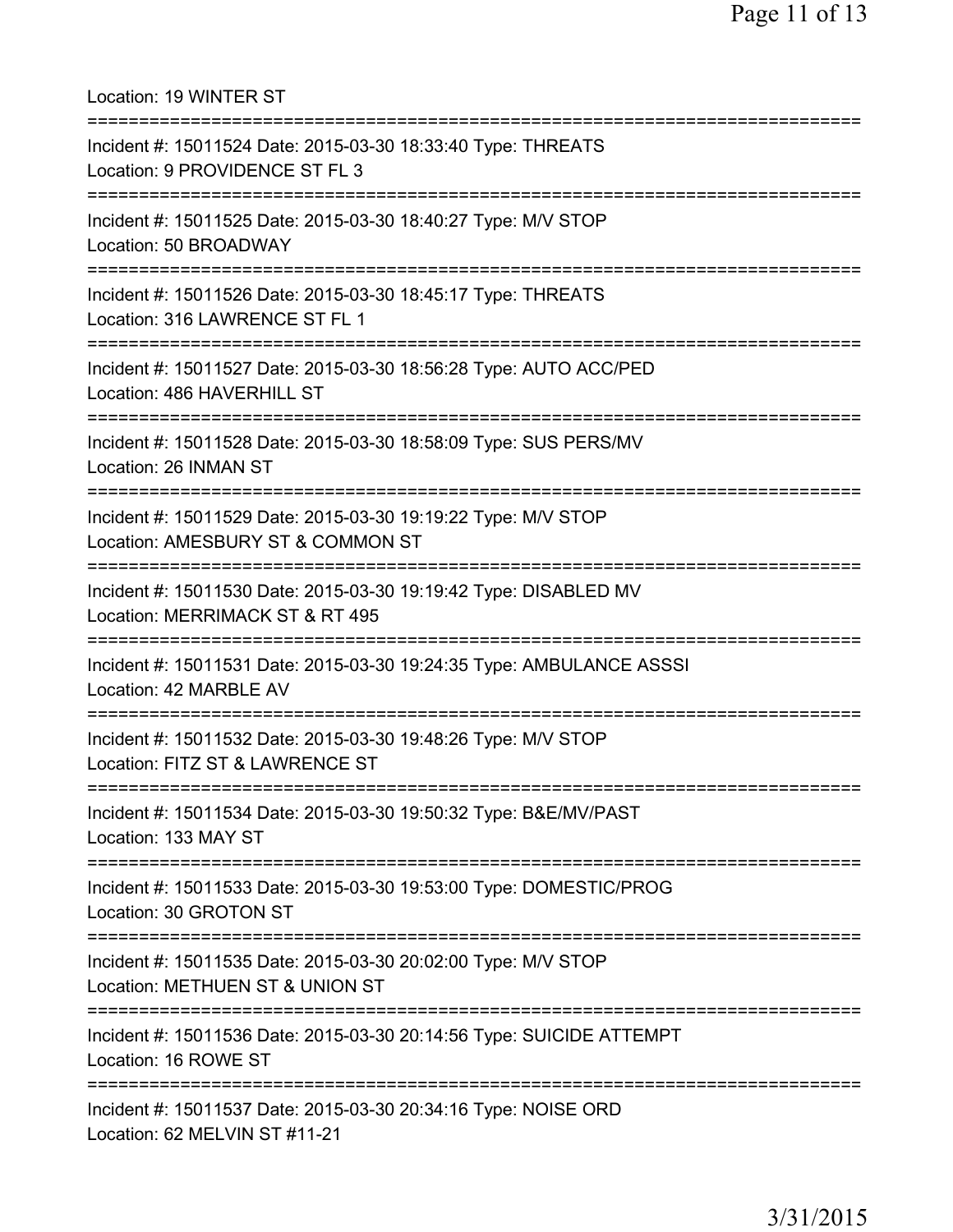| Incident #: 15011538 Date: 2015-03-30 20:45:08 Type: DOMESTIC/PROG<br>Location: 395 LOWELL ST FL 2                                     |
|----------------------------------------------------------------------------------------------------------------------------------------|
| Incident #: 15011539 Date: 2015-03-30 20:51:14 Type: DISTURBANCE<br>Location: 274 HAMPSHIRE ST                                         |
| Incident #: 15011540 Date: 2015-03-30 20:59:13 Type: MAL DAMAGE<br>Location: 124 BOXFORD ST                                            |
| Incident #: 15011541 Date: 2015-03-30 21:13:54 Type: LOUD NOISE<br>Location: 9 BUNKERHILL ST #1<br>=====================               |
| Incident #: 15011542 Date: 2015-03-30 21:30:55 Type: B&E/PAST<br>Location: 14 SAVOIE AV                                                |
| Incident #: 15011543 Date: 2015-03-30 21:54:59 Type: MAL DAMAGE<br>Location: 76 TEWKSBURY ST<br>====================================== |
| Incident #: 15011544 Date: 2015-03-30 22:04:30 Type: M/V STOP<br>Location: KINGSTON ST & S BROADWAY                                    |
| Incident #: 15011545 Date: 2015-03-30 22:13:26 Type: 209A/VIOLATION<br>Location: 207 FERRY ST #1                                       |
| Incident #: 15011546 Date: 2015-03-30 22:22:38 Type: M/V STOP<br>Location: 26 LAFAYETTE AV                                             |
| Incident #: 15011547 Date: 2015-03-30 22:45:37 Type: MEDIC SUPPORT<br><b>Location: 1 GENERAL ST</b>                                    |
| Incident #: 15011548 Date: 2015-03-30 22:59:29 Type: DOMESTIC/PROG<br>Location: 71 SPRINGFIELD ST FL 2                                 |
| Incident #: 15011549 Date: 2015-03-30 23:28:03 Type: LOUD NOISE<br>Location: 270 CANAL ST #325                                         |
| Incident #: 15011550 Date: 2015-03-30 23:30:58 Type: LOUD NOISE<br>Location: PARK ST & WILLOW ST                                       |
| Incident #: 15011551 Date: 2015-03-30 23:34:00 Type: M/V STOP<br>Location: S BROADWAY & S UNION ST EXT                                 |
|                                                                                                                                        |